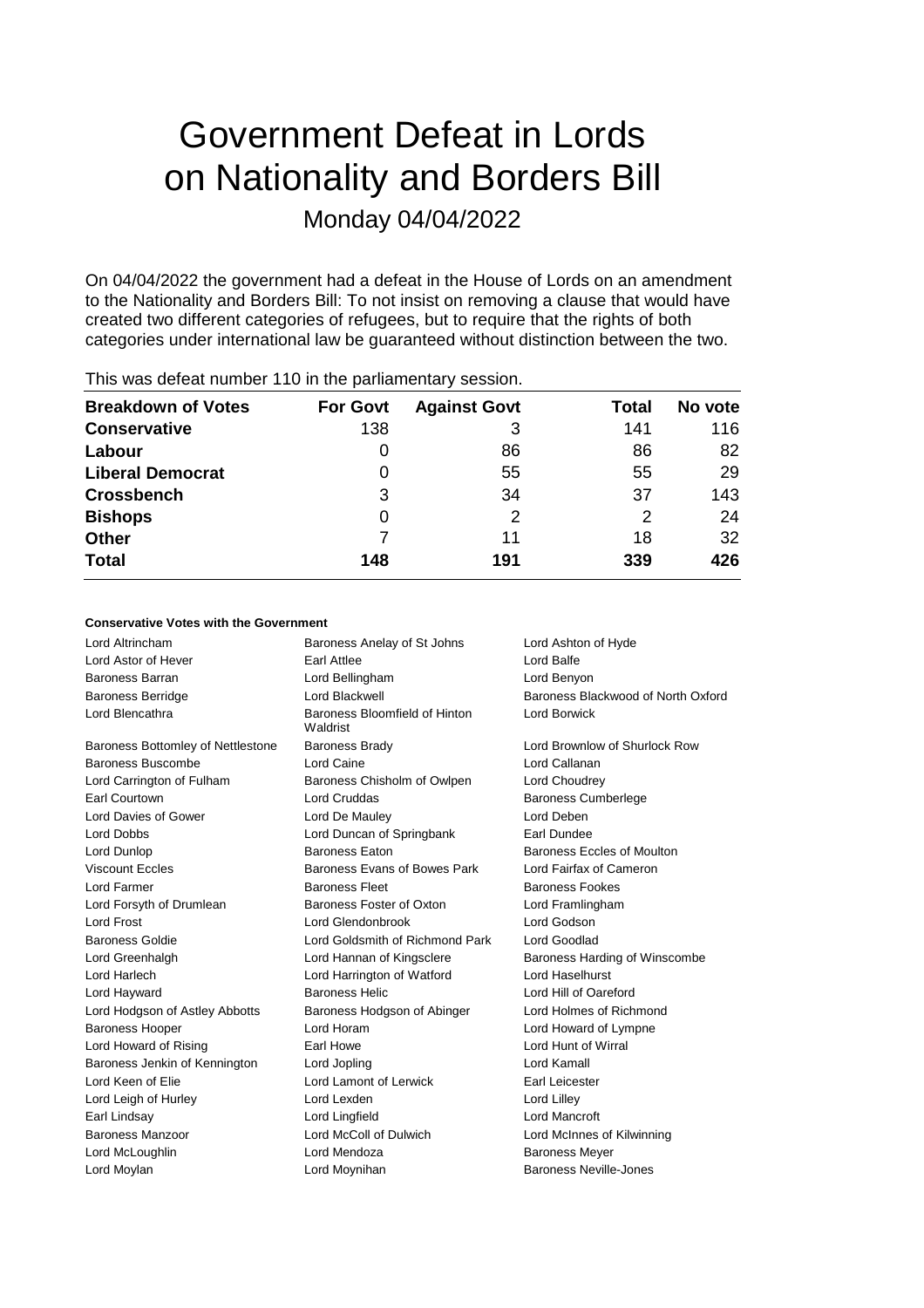| <b>Baroness Neville-Rolfe</b> | <b>Baroness Newlove</b>          | <b>Baroness Noakes</b>        |
|-------------------------------|----------------------------------|-------------------------------|
| Lord Norton of Louth          | Lord Offord of Garvel            | Lord Parkinson of Whitley Bay |
| Lord Patten                   | Baroness Penn                    | <b>Lord Pickles</b>           |
| <b>Baroness Pidding</b>       | Lord Polak                       | Lord Popat                    |
| Lord Porter of Spalding       | Lord Price                       | Lord Randall of Uxbridge      |
| Lord Ranger                   | Lord Ribeiro                     | Lord Risby                    |
| Lord Robathan                 | Baroness Sanderson of Welton     | Lord Sandhurst                |
| Lord Sassoon                  | <b>Baroness Sater</b>            | Baroness Scott of Bybrook     |
| <b>Baroness Seccombe</b>      | Baroness Shackleton of Belgravia | Lord Sheikh                   |
| Lord Sherbourne of Didsbury   | Lord Shinkwin                    | Lord Smith of Hindhead        |
| Baroness Stedman-Scott        | Lord Stewart of Dirleton         | Baroness Stowell of Beeston   |
| Lord Taylor of Holbeach       | Lord Trefgarne                   | Viscount Trenchard            |
| Lord Tugendhat                | Lord Udny-Lister                 | Baroness Vere of Norbiton     |
| Baroness Verma                | Lord Wakeham<br>Lord Wei         |                               |
| Lord Wharton of Yarm          | Lord Willetts                    | Baroness Williams of Trafford |
| Lord Wolfson of Tredegar      | Lord Young of Cookham            | Viscount Younger of Leckie    |
|                               |                                  |                               |

**Conservative Votes against the Government**

Lord Flight **Lord Livingston of Parkhead** Baroness Warsi

## **Labour Votes with the Government**

## **Labour Votes against the Government**

| Baroness Adams of Craigielea     | Lord Anderson of Swansea        | Baroness Armstrong of Hill Top         |
|----------------------------------|---------------------------------|----------------------------------------|
| Lord Bach                        | Lord Bassam of Brighton         | Baroness Blake of Leeds                |
| <b>Baroness Blower</b>           | Lord Blunkett                   | Lord Boateng                           |
| Lord Bradley                     | Lord Browne of Ladyton          | Lord Campbell-Savours                  |
| Lord Cashman                     | Baroness Chakrabarti            | <b>Viscount Chandos</b>                |
| Baroness Chapman of Darlington   | Lord Clark of Windermere        | <b>Lord Coaker</b>                     |
| Baroness Cohen of Pimlico        | Lord Collins of Highbury        | <b>Baroness Corston</b>                |
| Lord Davidson of Glen Clova      | Lord Davies of Brixton          | <b>Baroness Donaghy</b>                |
| <b>Baroness Drake</b>            | Lord Dubs                       | Lord Eatwell                           |
| Lord Foulkes of Cumnock          | <b>Baroness Golding</b>         | Lord Grantchester                      |
| Lord Griffiths of Burry Port     | <b>Lord Grocott</b>             | Lord Hacking                           |
| Lord Hain                        | Viscount Hanworth               | Lord Harris of Haringey                |
| Baroness Hayman of Ullock        | Baroness Hayter of Kentish Town | Baroness Healy of Primrose Hill        |
| Lord Hendy                       | <b>Baroness Henig</b>           | Lord Howarth of Newport                |
| Lord Hunt of Kings Heath         | Lord Jones                      | Lord Kennedy of Southwark              |
| Lord Khan of Burnley             | Baroness Lawrence of Clarendon  | Lord Layard                            |
| Lord Lennie                      | Lord Liddle                     | <b>Baroness Lister of Burtersett</b>   |
| <b>Baroness Mallalieu</b>        | Lord Maxton                     | Lord McAvoy                            |
| Lord McConnell of Glenscorrodale | Baroness McIntosh of Hudnall    | Lord McNicol of West Kilbride          |
| <b>Baroness Merron</b>           | Lord Morgan                     | Lord Murphy of Torfaen                 |
| <b>Baroness Nye</b>              | <b>Baroness Osamor</b>          | Lord Ponsonby of Shulbrede             |
| Baroness Primarolo               | Baroness Ramsay of Cartvale     | <b>Baroness Ritchie of Downpatrick</b> |
| Lord Rooker                      | Lord Rosser                     | <b>Baroness Sherlock</b>               |
| Lord Sikka                       | Baroness Smith of Basildon      | Lord Snape                             |
| Viscount Stansgate               | Lord Stevenson of Balmacara     | <b>Baroness Thornton</b>               |
| Lord Touhig                      | Lord Triesman                   | Lord Tunnicliffe                       |
| Lord Turnberg                    | Lord Watson of Invergowrie      | <b>Lord Watts</b>                      |
| Baroness Wheeler                 | Baroness Wilcox of Newport      | Lord Wood of Anfield                   |
| Lord Young of Norwood Green      | Baroness Young of Old Scone     |                                        |

## **Liberal Democrat Votes with the Government**

| Liberal Democrat Votes against the Government |                              |
|-----------------------------------------------|------------------------------|
| Lord Addington<br>Lord Allan of Hallam        |                              |
| Baroness Bowles of Berkhamsted                | <b>Baroness Brinton</b>      |
| Baroness Burt of Solihull                     | Lord Campbell of Pittenweem  |
| Lord Dholakia                                 | <b>Baroness Featherstone</b> |
|                                               |                              |